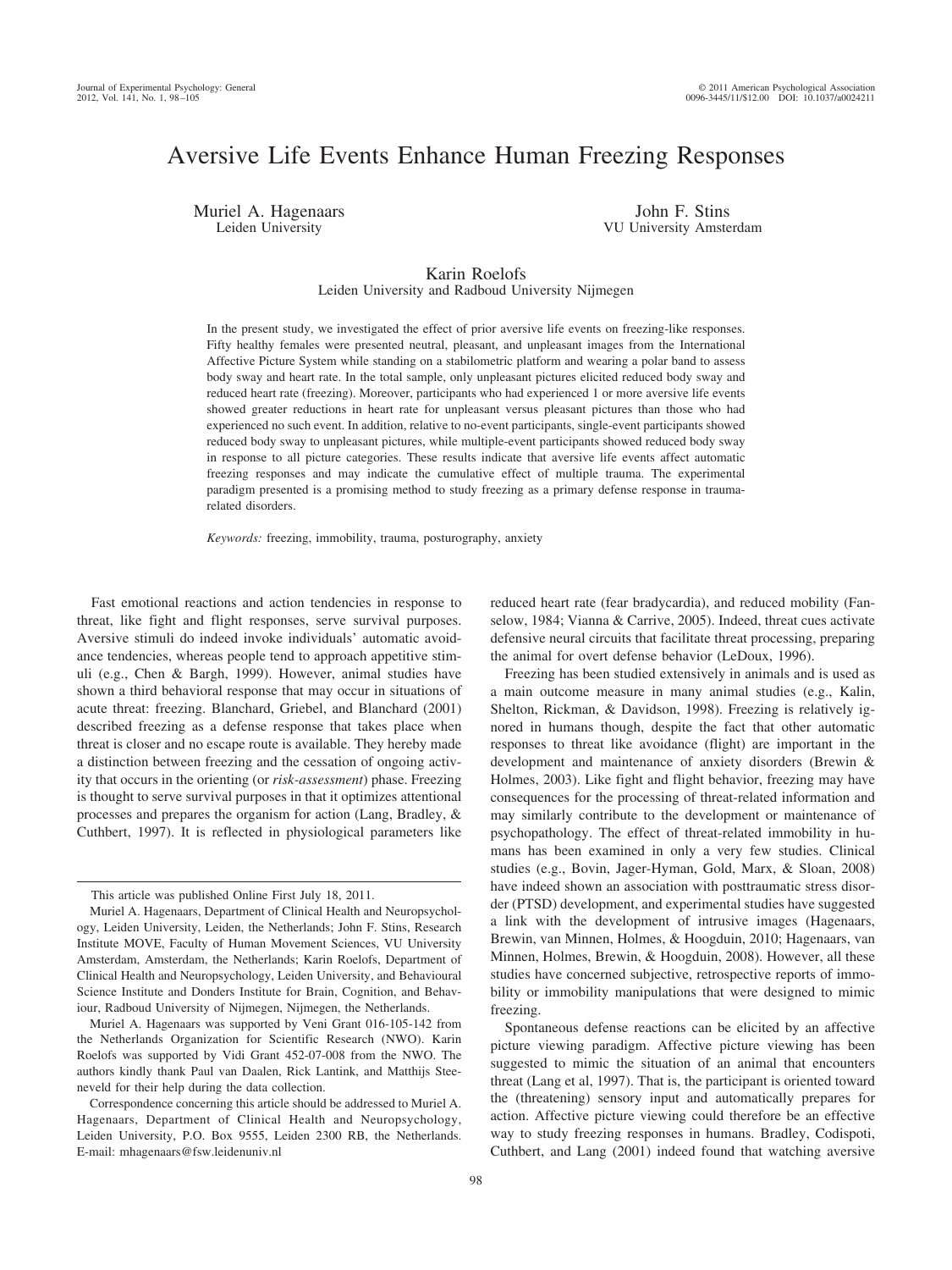pictures evoked strong physiological reactions, negative affect, and arousal. Pictures of mutilation and death seemed to evoke the greatest response. These were included in an elegant study by Azevedo et al. (2005) who used a stabilometric platform to objectively assess body sway and observed freezing (reduced body sway and bradycardia) in response to mutilation but not neutral and sports pictures. Only very few other researchers have used a stabilometric platform to quantify postural freezing, but all have found associations between posture and either anxiety or threatening stimuli (Carpenter, Frank, Adkin, Paton, & Allum, 2004; Facchinetti, Imbiriba, Azevedo, Vargas, & Volchan, 2006; Lopes et al., 2009; Roelofs, Hagenaars, & Stins, 2010; Stins & Beek, 2007).

Early traumatic life events have been shown to be associated with long-lasting physiological alterations in emotional expression, including changes in freezing responses. Animal studies indeed showed that rats that were previously exposed to stress exhibited impaired reversal of freezing (Koseki et al., 2009) or increased freezing in contextual fear conditioning (Imanaka, Morinobu, Toki, & Yamawaki, 2006). Early multiple postnatal stresses (e.g., separation from the nest for the first 14 postnatal days) also increased freezing behavior in adulthood in rats (Sanders & Knoepfler, 2008). In addition, some animal studies indicate different effects of single versus multiple trauma. For example, multiple stressful events (shock) were associated with enhanced fear learning, whereas one event was not (Rau & Fanselow, 2009). There are some indications that early aversive events affect automatic stress responses in humans as well, such as blunted cortisol responses to a psychosocial stress task (Elzinga et al., 2008). Furthermore, the consequences of experiencing single or multiple traumas have been found to be different. For example, persons with multiple traumas showed more interpersonal dependency (Allen & Lauterbach, 2007) and higher levels of dissociation and shame (Hagenaars, Fisch, & van Minnen, in press) than those who experienced a single trauma. Increased frequency of aversive life events also seems to be associated with decreased coping abilities in response to current threat (Boscarino & Adams, 2009). In addition, there are some indications that trauma affects motor responses, with increased trauma frequency being associated with more severe motor dysfunctions in conversion disorder (Roelofs, Keijsers, Hoogduin, Näring, & Moene, 2002). Repeated or sustained life stress is suggested to lead to increased sensitization of the neuroendocrine stress response (Santa Ana et al., 2006). We hypothesized that this may be reflected in enhanced defense responses like freezing. Therefore, in the present study, we examined the effect of prior aversive events and traumas on freezing responses to affective pictures using a passive affective picture viewing task.

The first aim was to test whether reductions in body sway and heart rate (freezing) previously found in men (Azevedo et al., 2005) would also be present in women in response to unpleasant pictures. In addition, and most important, we aimed to examine whether aversive life events would modulate freezing responses. Our expectation, based on animal studies, was that freezing would be enhanced in individuals who had experienced trauma, especially in those who had experienced multiple events.

# **Method**

## **Participants**

A total of 50 right-handed, female students participated in the present study. They were recruited at Leiden University and VU University Amsterdam and received course credits or cash for their participation. Women were selected in order to check whether the effects of Azevedo et al. (2005), who used male participants only, would also apply to female participants. In addition, because this was the first study to address trauma effects on body sway, the selection of a maximally homogeneous group was preferred. Vision was normal or corrected to normal in all participants. Age ranged from 18 to 30 years, with a mean age of 20.6 years (*SD* 2.25). The study was approved by the local ethics committee, and all participants gave written informed consent.

## **Apparatus and Material**

**Body sway.** Center of pressure (COP) excursions in anterior– posterior (AP) and mediolateral (ML) directions were recorded with a custom-made  $1 \text{ m} \times 1 \text{ m}$  stabilometric platform at a sample frequency of 100 Hz.

**Heart rate.** Heart rate was recorded with a polar band (heart rate telemetry). The polar band was placed at the height of the sternum. The signal was converted to beats per minute (BPM) with LabVIEW (National Instruments Corp., Austin, TX).

**Pictorial stimuli.** Three sets of stimuli were selected from the International Affective Picture System<sup>1</sup> (IAPS; Center for the Study of Emotion and Attention, 1999). The first set comprised 20 pictures of neutral objects. The second set comprised 20 pleasant pictures. Pictures of sports were selected for this category in order to facilitate comparisons across studies and because arousal ratings of these pictures were similar to those in the unpleasant category (Azevedo et al., 2005). The third set consisted of 20 unpleasant pictures depicting mutilated bodies and corpses.

Stimuli were presented full screen at eye height on a 17-inchhigh (431.8-mm) adjustable computer screen, approximately 1 m in front of the participant with a visual angle (height  $\times$  width in degrees) of  $15.5^{\circ} \times 10.8^{\circ}$ .

**Valence, arousal, and subjective immobility.** Subjective valence and arousal were rated using the 9-point Likert scale of the IAPS rating system, with higher scores indicating negative valence and more arousal. In addition, participants were asked to rate the degree of immobility that each picture elicited on a similar scale, with higher scores indicating more subjective feelings of paralysis.

**Aversive life events.** We assessed aversive life events and traumatic experiences with the Negative Life Experiences and Trauma Questionnaire (NLETQ; Engelhard, van den Hout, Kindt, Arntz, & Schouten, 2003). The NLETQ consists of 24 items describing various events (e.g., sexual and physical assault, serious

<sup>&</sup>lt;sup>1</sup> IAPS catalog numbers for pictures used in this study are Neutral: 7000, 7002, 7004, 7006, 7009, 7010, 7020, 7025, 7030, 7031, 7035, 7040, 7050, 7052, 7060, 7080, 7090, 7150, 7175, 7211; Pleasant: 8021, 8032, 8034, 8040, 8041, 8090, 8161, 8186, 8190, 8192, 8200, 8210, 8300, 8370, 8400, 8460, 8465, 8467, 8470, 8620; and Unpleasant: 3000, 3010, 3030, 3051, 3053, 3060, 3061, 3062, 3063, 3064, 3069, 3080, 3100, 3102, 3110, 3130, 3140, 3150, 3261, 3400.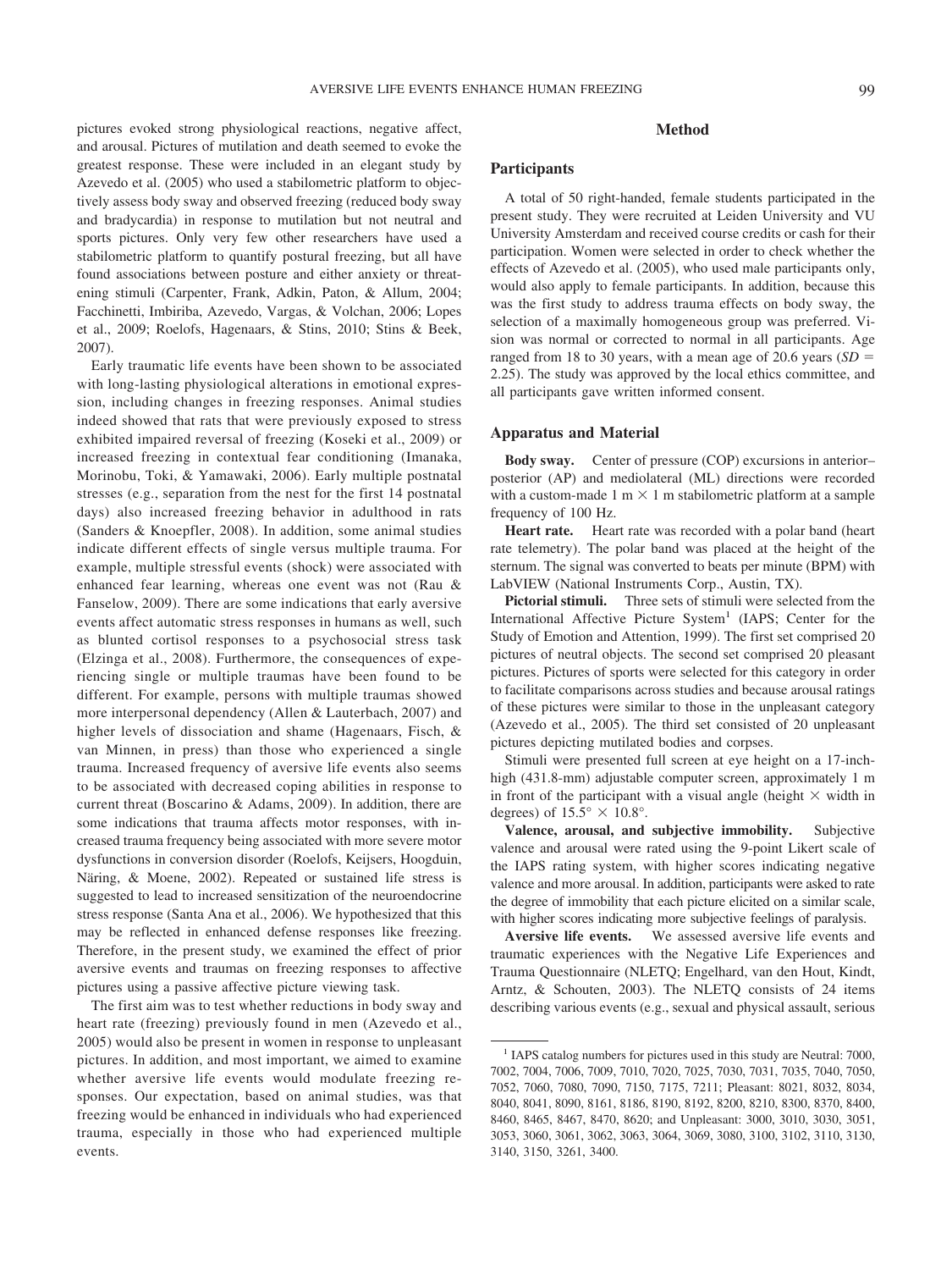accidents, death of a loved one) and one open-ended item ("other, namely") for unlisted events (Morgan & Janoff-Bulman, 1994). Participants have to indicate whether they have experienced the event and if so how many times. For the present study, participants were categorized in one of three groups: those who never experienced an aversive event  $(n = 15)$ , those who experienced a single event ( $n = 17$ ), and those who experienced multiple events ( $n =$ 15). The occurrence of the different events in both latter groups is listed in Table 1.

**State anxiety.** State anxiety was assessed with the State–Trait Anxiety Inventory (STAI; Spielberger, Gorsuch, Lusshene, Vagg, & Jacobs, 1983). Participants respond to 20 self-report items (using a scale ranging from 1 to 4) to indicate how anxious they feel at the moment.

# **Procedure**

Prior to testing, participants attached the polar band, after which they sat down and watched a 4-min neutral film scene to make them feel at ease and normalize heart rate. They were then asked to step onto the middle of the stabilometric platform and watch the monitor, on which the instructions were displayed. Participants were instructed to remove their shoes and to stand upright with their feet approximately 30 cm apart and their arms hanging relaxed along the trunk of their body. They had to watch the sequences of images on the monitor while standing still. The actual

Table 1 *Occurrence of Aversive Events (NLETQ) in the Two Event Groups*

|                                                  | No. of aversive<br>events experienced |                                       |  |
|--------------------------------------------------|---------------------------------------|---------------------------------------|--|
| Aversive events                                  | Single<br>$(n = 17)$                  | Multiple<br>$(n = 15)$                |  |
| Life-threatening illness                         | 1                                     | 2                                     |  |
| Divorce                                          | $\overline{4}$                        | 5                                     |  |
| Childhood sexual abuse                           |                                       | $\mathbf{1}$                          |  |
| Childhood physical abuse                         |                                       |                                       |  |
| Childhood emotional abuse                        |                                       | $\overline{2}$                        |  |
| Severe accident                                  | $\mathbf{1}$                          |                                       |  |
| Miscarriage                                      |                                       | $\mathbf{1}$                          |  |
| Abortion                                         | $\mathbf{1}$                          |                                       |  |
| Sexual assault (no rape) by a known person       |                                       |                                       |  |
| Sexual assault (no rape) by an unknown person    |                                       | $\begin{array}{c} 2 \\ 3 \end{array}$ |  |
| Rape by a known person                           |                                       |                                       |  |
| Rape by an unknown person                        |                                       |                                       |  |
| Physical assault by a known person               |                                       | $\mathbf{1}$                          |  |
| Physical assault by an unknown person            |                                       |                                       |  |
| Death of a close friend                          | $\overline{4}$                        | $\boldsymbol{7}$                      |  |
| Death of a partner                               |                                       |                                       |  |
| Death of a sibling                               | $\mathbf{1}$                          |                                       |  |
| Death of a parent                                |                                       | $1\,$                                 |  |
| Death of a child                                 |                                       |                                       |  |
| Life-threatening illness of a parent, sibling or |                                       |                                       |  |
| partner                                          | $\mathfrak{2}$                        | 4                                     |  |
| Being fired                                      |                                       |                                       |  |
| End of a long-lasting relationship               | $\overline{2}$                        | 9                                     |  |
| Becoming bankrupt or being sued                  |                                       |                                       |  |
| Fire or disaster                                 | $\mathbf{1}$                          | $\mathbf{1}$                          |  |
| Other event, namely                              |                                       | 3                                     |  |

*Note.* NLETQ = Negative Life Experiences and Trauma Questionnaire.

experiment was preceded by a brief practice trial in which letters were presented.

The actual experiment consisted of a passive viewing task, with blocked presentation of the 20 pictures in each category (neutral, pleasant, and unpleasant). Pictures were presented for 3 s each, without between-picture interval, resulting in a total duration of 60 s (20 pictures  $\times$  3 sec) per set. The presentation of these affective sets was randomized, as well as the pictures within each set. A 5-s black screen followed by a 2-s white fixation cross was presented between the sets. The experiment took place in a dimly lit room. The total viewing time was 4 min 21 s  $(60 \text{ s practice } +$ 201 s picture viewing). After the posturographic assessment, participants sat down to complete stimulus ratings and the NLETQ, which they could do at their own pace.

#### **Posturographic and Statistical Analyses**

Reduced body sway and heart rate deceleration were used to define freezing. Posturographic analyses were performed with MATLAB (MathWorks, Natick, MA). The *x* and *y* time series were low-pass filtered with a second-order Butterworth filter with a cutoff frequency of 10 Hz. For each picture, the mean position (M) in anterior–posterior direction (COP AP) and mediolateral direction (COP ML) were calculated. Postural immobility was defined as the standard deviation of the COP in anterior–posterior and mediolateral directions, with lower scores indicating increased immobility. For clarity, the standard deviation in anterior– posterior direction is referred to as *AP sway* and the standard deviation in mediolateral direction as *ML sway*. The mean heart rate in beats per minute (BPM) was determined for the three emotion blocks separately.

Separate repeated-measures (rm) analyses of variance (ANOVA rm) and multiple analyses of variance (MANOVA rm) were used to analyze picture ratings, postural measures (AP sway and ML sway), and heart rate with emotion (neutral, pleasant, unpleasant) as a within-subjects factor. To optimally control for the effects of arousal, we used pleasant– unpleasant contrasts to subsequently test the modulating effects of aversive life events (categorized as 0, 1, and  $>1$ ) on freezing. Three participants were removed from the analyses because of extensive movements ( $Z$  scores  $> 4$  on the posturographic measure).<sup>2</sup> Tests were two tailed or one tailed (for some specified hypotheses), with the significance level set at .05.

#### **Results**

## **Posturography**

The overall MANOVA rm model including AP sway and ML sway showed a significant main effect of emotion,  $F(4, 43) =$ 4.72,  $p = .003$ ,  $\eta_p^2 = .31$ ; (see Figure 1). Univariate tests yielded a significant emotion effect for AP sway,  $F(1, 46) = 4.71$ ,  $p =$ .035,  $\eta_p^2 = .09$ , and ML sway,  $F(1, 46) = 14.06$ ,  $p < .001$ ,  $\eta_p^2 =$ .23. Post hoc comparisons demonstrated a significant effect of

<sup>2</sup> Excluded participants did not differ from the rest of the sample with respect to age or subjective valence, arousal, or immobility ratings (all  $p s > .34$ ).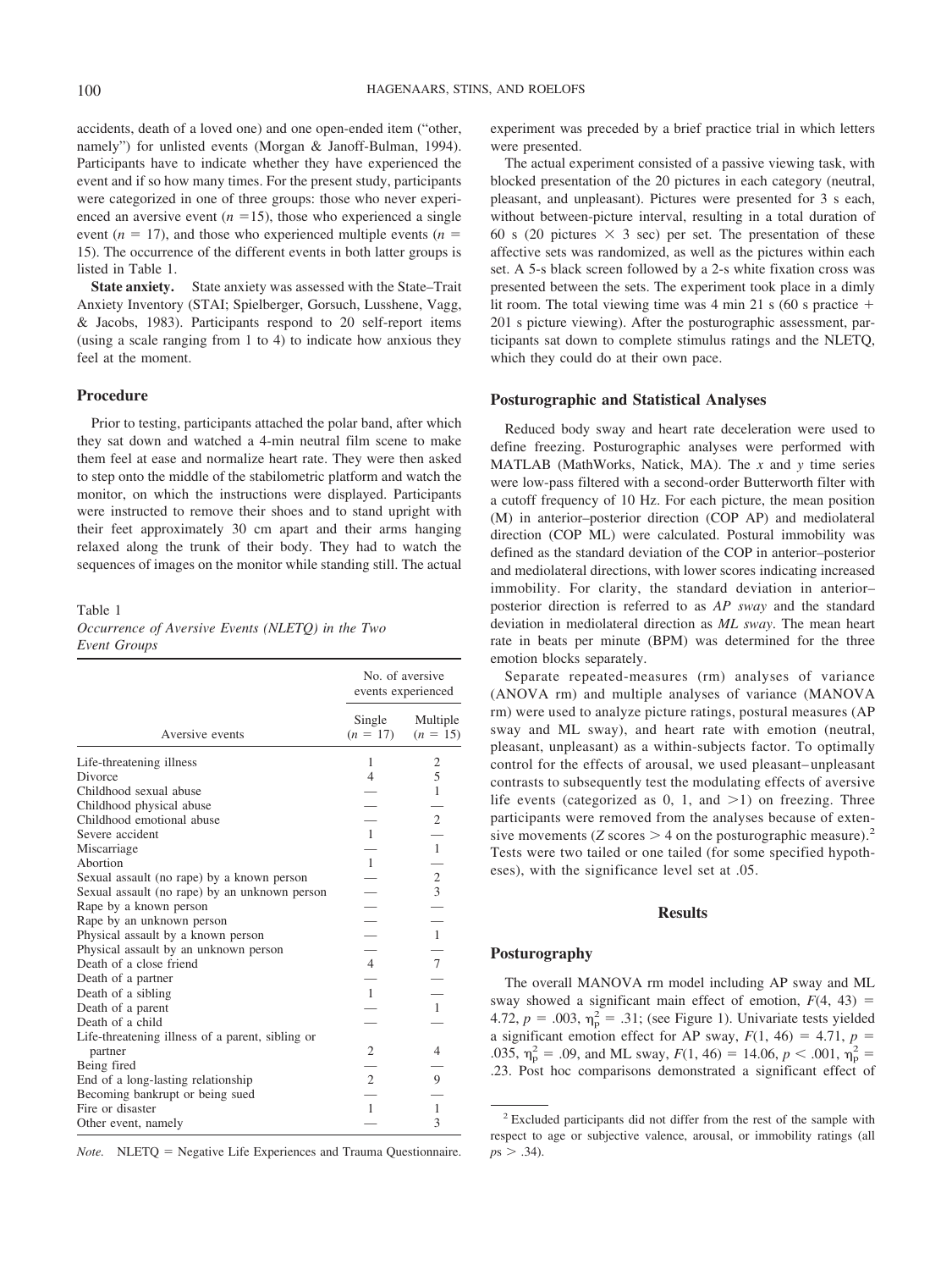

*Figure 1.* Panel A. Mean (standard error of the mean [SEM]) anterior– posterior standard deviations (AP sway) of the center of pressure (COP) in millimeters for neutral, pleasant, and unpleasant pictures in the total sample. AP sway was significantly reduced for unpleasant relative to neutral pictures. Panel B. Mean (SEM) mediolateral standard deviations (ML sway) of the COP in millimeters for neutral, pleasant, and unpleasant pictures in the total sample. ML sway was significantly reduced for unpleasant relative to neutral and pleasant pictures. Panel C. Mean (SEM) heart rate responses (in beats per minute) to neutral, pleasant, and unpleasant pictures in the total sample. Heart rate is significantly reduced for unpleasant relative to neutral and pleasant pictures.

unpleasant versus neutral for both AP sway and ML sway ( $p =$ .035 and  $p < .001$  respectively). The effect of unpleasant versus pleasant was significant for ML sway ( $p = .001$ ) but not for AP sway ( $p = .29$ ). There were no differences between neutral and pleasant pictures for AP sway and ML sway (both  $p_s > .05$ ).

# **Heart Rate**

ANOVA rm yielded a significant main effect for emotion, *F*(2,  $(45) = 14.84, p < .001, \eta_p^2 = .40$ ; (see Figure 1 and Table 2 for means). Post hoc comparisons showed a significant heart rate reduction in response to unpleasant compared with neutral ( $p <$ .001) and pleasant ( $p < .001$ ) pictures (see Figure 1). There were no differences in heart rate responses to neutral and pleasant pictures ( $p = .44$ ).

## **Aversive Life Events**

To test whether aversive life events modulate the emotion effect on freezing, we conducted  $2 \times 3$  MANOVA rm analyses with emotion (pleasant, unpleasant) as the within-subjects factor and group (categorized as  $0, 1$ , and  $>1$  aversive event) as the betweensubjects factor. The overall model showed a significant Emotion  $\times$ Group interaction,  $(F(4, 88) = 4.15, p = .02, \eta_p^2 = .16$ . Univariate tests with AP sway as a dependent variable revealed a significant Emotion  $\times$  Group interaction,  $F(2, 44) = 3.61$ ,  $p = .035$ ,  $\eta_p^2 =$ .14, indicating that the pleasant– unpleasant contrast was different for each group. Post hoc analyses showed that single-event participants showed greater AP sway reduction for unpleasant versus pleasant pictures than those with no events,  $t(30) = -2.16$ ,  $p =$ .02 (one-tailed). Pleasant– unpleasant AP sway reductions were not different for the no-event versus the multiple-event group,  $t(28)$  =  $-0.30, p = .39$  (one-tailed).

The absence of a difference in pleasant–unpleasant AP-sway reduction between the no-event and multiple-event group was not anticipated, so we tested whether this could result from a floor effect of body sway in the most severe  $(>1$  event) group. We therefore additionally analyzed the absolute magnitude of AP sway for the specific stimulus categories. These analyses revealed significant differences between those with no events and those with multiple events in response to all picture categories (neutral:  $p =$ .010; pleasant:  $p = .037$ ; unpleasant:  $p = .043$ ), indicating overall reduced AP body sway, which was not affected by picture category (see Figure 2). On the other hand, relative to those with no events, single-event participants showed reduced AP sway in response to unpleasant pictures ( $p = .049$ ) but not to neutral ( $p = .47$ ) or pleasant ( $p = .73$ ) pictures, indicating specific reduced AP body sway in response to unpleasant pictures. The Emotion  $\times$  Group interaction was not significant in the univariate tests with ML sway as the dependent variable,  $F(2, 44) = 0.86$ ,  $p = .43$ ,  $\eta_p^2 = .04$ .

Similar ANOVA rm analyses for heart rate again showed a significant Emotion  $\times$  Group interaction,  $F(2, 44) = 3.90, p = .03$ (one-tailed),  $\eta_p^2 = .15$ . Post hoc analyses showed that participants with a single event,  $t(30) = -1.73$ ,  $p = .047$  (one-tailed), and those with multiple events,  $t(28) = -2.06$ ,  $p = .024$  (one-tailed), showed greater heart rate reductions for unpleasant versus pleasant pictures, relative to those with no events. Interestingly, visual inspection of Figure 2, Panel C, suggested that heart rate was generally increased in multiple-event participants. This overall higher heart rate level was significant compared with that of single-event participants ( $p = .03$ ), but not with that of noevent participants ( $p = .20$ ).

Group differences in body sway were found on objective measures only. There was no significant Emotion  $\times$  Group interaction for subjective immobility ratings,  $F(2, 44) = 2.10$ ,  $p = .28$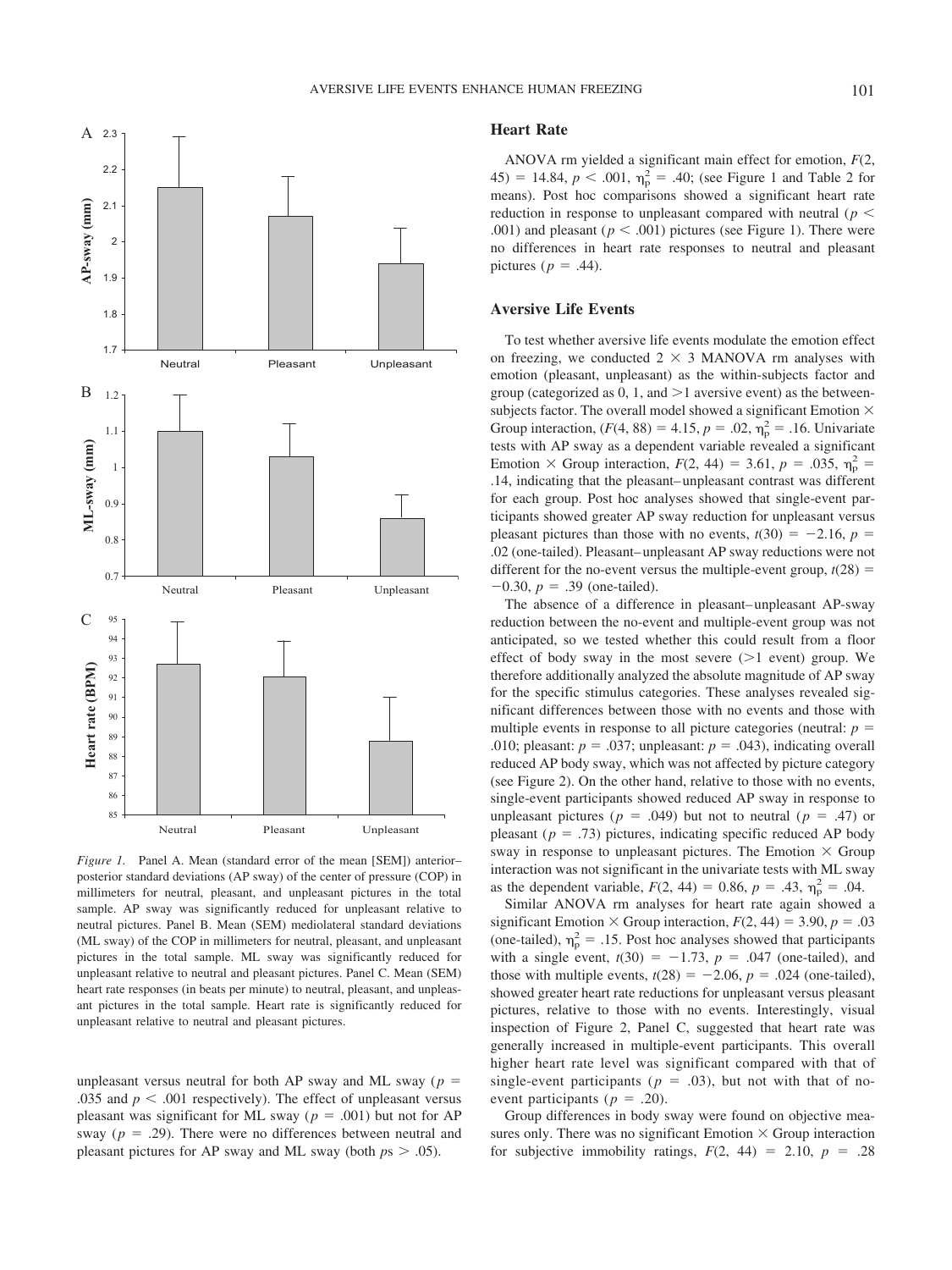|                                                                    | Images       |              |              |              |              |              |  |  |
|--------------------------------------------------------------------|--------------|--------------|--------------|--------------|--------------|--------------|--|--|
|                                                                    | Neutral      |              | Pleasant     |              | Unpleasant   |              |  |  |
| Data                                                               | M            | SD           | M            | SD           | M            | SD           |  |  |
| Anterior-posterior sway (SD in mm)<br>Mediolateral sway (SD in mm) | 2.15<br>1.11 | 0.90<br>0.61 | 2.06<br>1.03 | 0.75<br>0.54 | 1.94<br>0.86 | 0.67<br>0.38 |  |  |

Heart rate (beats per min) 92.69 13.47 92.03 14.00 88.80 13.45

Table 2 *Posturographic and Heart Rate Data (N 47)*

 $Note.$  mm = millimeters.

(one-tailed),  $\eta_p^2 = .03$ . Also, an ANOVA yielded no significant differences in STAI among the three event groups,  $F(2, 44)$  = 0.82,  $p = .45$ ,  $\eta_p^2 = .03$ , indicating that the findings could not be the result of differences in anxiety.

## **Subjective Picture Ratings**

ANOVA rm analyses showed a significant effect of emotion on valence ratings,  $F(2, 45) = 470.93$ ,  $p < .001$ ,  $\eta_p^2 = .91$ . Post hoc comparisons showed significant differences between all emotion categories (all  $ps < .001$ ), with pleasant pictures rated most positive and unpleasant most negative ( $M = 4.06$ ,  $SD = 1.28$ ;  $M =$ 2.93,  $SD = 1.01$ ; and  $M = 8.56$ ,  $SD = 0.51$  for neutral, pleasant, and unpleasant images, respectively). Arousal ratings also differed significantly,  $F(2, 45) = 329,72, p < .001, \eta_{\rm p}^2 = .88$ , with post hoc comparisons indicating significant differences between all emotion categories (all  $ps < .001$ ), with the neutral pictures rated as least and the unpleasant pictures as most arousing  $(M = 1.99, SD =$ 1.21;  $M = 4.68$ ,  $SD = 1.82$ ; and  $M = 7.37$ ,  $SD = 1.63$  for neutral, pleasant, and unpleasant, respectively).

Finally, immobility ratings differed significantly,  $F(2, 45) =$ 441.89,  $p < .001$ ,  $\eta_p^2 = .91$ , with post hoc comparisons showing significant differences between all emotion categories (all *p*s .001). Subjective immobility was highest in response to the unpleasant relative to the neutral and pleasant pictures  $(M = 1.38)$ ,  $SD = 0.75$ ;  $M = 1.86$ ,  $SD = 1.16$ ;  $M = 6.90$ ,  $SD = 1.57$  for neutral, pleasant, and unpleasant, respectively).

### **Discussion**

The present study showed that freezing-like responses (indicated by reduced body sway and heart rate deceleration) could indeed be elicited in women by having them view aversive pictures. That is, for the total sample, we found heart rate deceleration and reduced body sway (decreases in ML and AP standard deviation of postural sway) in response to unpleasant (mutilation) pictures only. Subjective ratings of immobility indicated that overall, participants felt immobilized when viewing unpleasant but not neutral or pleasant pictures. These findings are in line with other studies (e.g., Azevedo et al., 2005), suggesting that passive picture viewing is indeed an adequate way to elicit human defensive reactions similar to the freeze–fight–flight response sequence in animals (Lang et al., 1997).

The main finding concerned the modulating effect of aversive life event experience on freezing responses. That is, participants who had experienced a single or multiple aversive events showed

greater heart rate deceleration in response to unpleasant versus pleasant pictures than those who had experienced no such events. Multiple-event participants showed this enhanced freezing response in addition to an overall increased heart rate. Interestingly, this might be in line with PTSD phenomenology, consisting of stimulus-specific fear responses in addition to overall hypervigilance (American Psychiatric Association, 2000). Note that differences in heart rate and body sway among those with no, a single, and multiple aversive events were directly the result of experiencing these events, as groups did not differ in state anxiety.

The experience of aversive life events also affected body sway, with reduced anterior–posterior body sway in response to unpleasant versus pleasant pictures for the single-trauma group but not for the no-event group. This is the first study in which freezing (operationalized by heart rate deceleration and body sway reduction) has been shown to be enhanced by the experience of aversive events. Thus far, only animal studies have indicated the effect of early life stress on freezing behavior (e.g., Imanaka et al., 2006). The fact that this was found on objective measures only emphasizes the importance of objective measurement in the assessment of automatic defense responses. Note that group differences in pleasant– unpleasant reductions in body sway were found in the AP and not in the ML direction. In that direction, all groups showed pleasant– unpleasant reductions in body sway. Possibly, the AP direction is most sensitive to trauma-related fight–flight or approach–avoidance responses, and as a consequence, preparation of these responses is most clearly reflected in this direction. More research is needed, though, to distinguish between directional reductions in body sway.

Although remarkable at first, the absence of a significant difference in AP body sway for pleasant versus unpleasant pictures between participants with no aversive events and those with multiple aversive events could be explained by the fact that multipleevent participants showed overall reduced body sway in response to all picture categories (neutral, pleasant, and unpleasant). In contrast, single event participants showed decreased body sway in response to unpleasant pictures only. Possibly, a single aversive life event leads to specific fear conditioning associated with negative stimuli (specific freezing), whereas generalized effects and additional self-regulatory disturbances can be observed after multiple events (Cloitre, Stolbach, & Herman, 2009). In terms of classical conditioning, generalization of the fear response may have occurred, with formerly non-threat-related stimuli also evoking freezing. Speculatively, our data may also support the notion that cumulative trauma causes fundamental changes in an individ-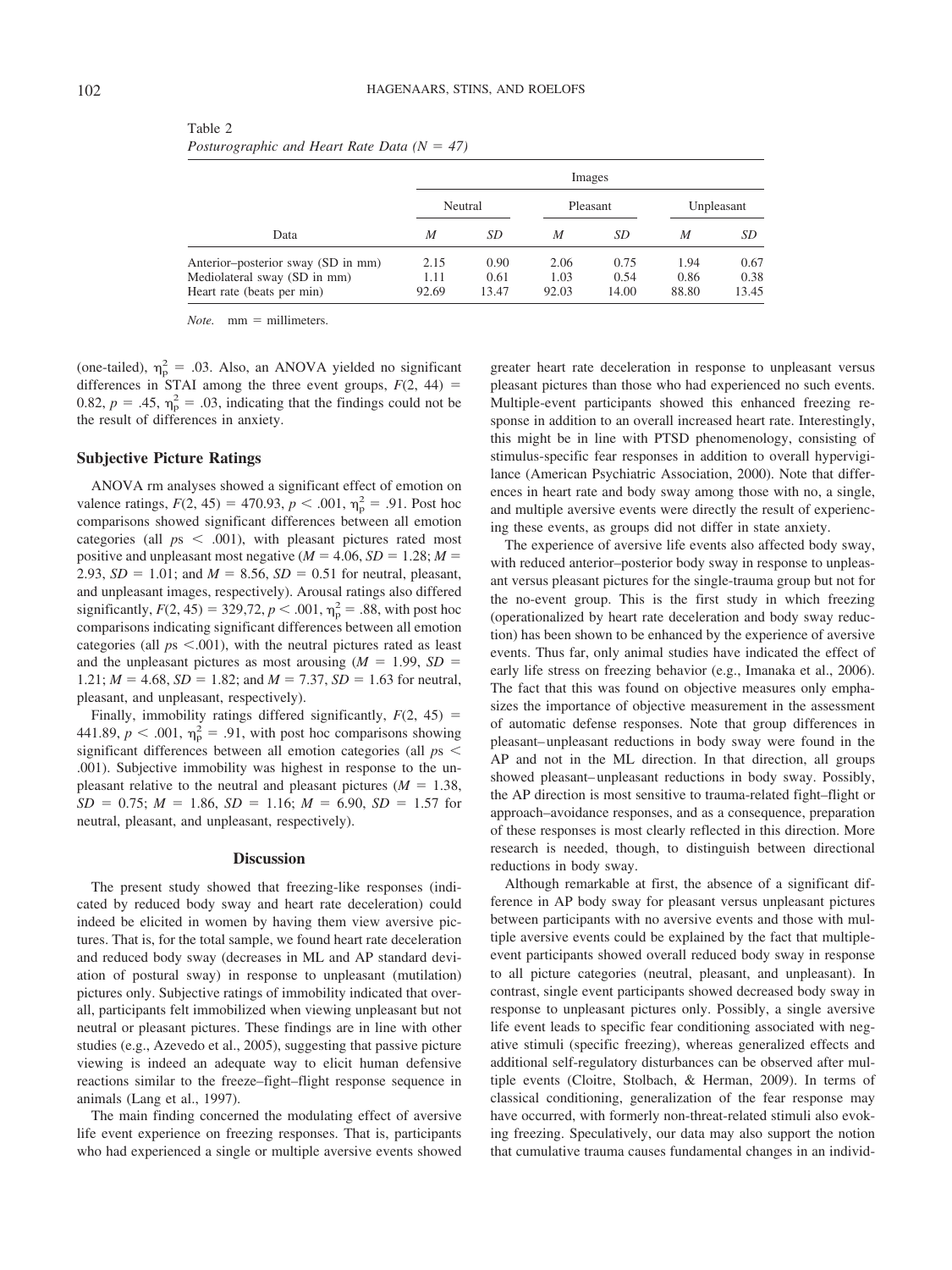

ual's personality (Allen & Lauterbach, 2007), including changes in automatic defense behaviors. Note that Lopes et al. (2009) also found an overall decrease in body sway, associated with anticipatory anxiety, in patients with panic disorder relative to healthy controls. However, these panic-disorder patients also showed reduced body sway in response to the baseline in which they watched a gray screen. In order to compare our data with theirs, we also calculated body sway during the gray-screen periods (i.e., between the picture blocks) for the three trauma groups. Interestingly, there were no differences among participants with no, single, or multiple events for "baseline" AP-sway (all *p*s .39) and ML sway (all  $ps > .59$ ). Thus, overall immobility in our multipleevent participants was triggered by stimulus presentation, whereas the panic disorder patients in the study by Lopes et al. (2009) showed non-task-related overall immobility. These differences may reflect distinct fear processing for panic disorder and traumarelated disorders, for example, generalization of fear associations to nonthreatening stimuli versus anticipatory anxiety. For now, our data seem to indicate enhanced freezing in response to unpleasant stimuli as a result of trauma (possibly in a dose–response relation) and additional overall motion inhibition in response to all stimuli after cumulative traumas.

In the total sample, AP reductions in body sway were somewhat (although nonsignificantly) reduced in response to the pleasant pictures as well (see Figure 1), which seems remarkable at first sight. Reduced body sway in response to pleasant pictures has been found previously (Facchinetti et al., 2006), although while participants were viewing "social-bonding" pictures like babies and happy families. The authors of that study reasoned that these pictures evoke selective immobility responses to attachment stimuli. Possibly, the mechanisms are even broader than that. That is, reduced body sway has been proposed to be associated with enhanced perceptual intake and to serve attentional processes (Dault, Frank, & Allard, 2001; Stins, Roerdink, & Beek, in press). It is indeed known that not stimulus valence per se but also stimulus relevance may lead to enhanced attentional processes, and orienting can be affected by both valence and arousal (Williams,

*Figure 2.* Panel A. Mean (standard error of the mean [SEM]) anterior– posterior standard deviations (AP sway) of the center of pressure (COP) in millimeters (mm) for neutral, pleasant, and unpleasant pictures in participants who had experienced no, a single, or multiple aversive life events. AP sway was significantly reduced in single-event participants relative to those with no events in response to unpleasant but not to neutral or pleasant pictures. AP sway was significantly reduced in multiple-event participants relative to those with no events in response to all picture categories. Panel B. Mean (SEM) mediolateral standard deviations (ML sway) of the COP in millimeters for neutral, pleasant, and unpleasant pictures in participants who had experienced no, a single, or multiple aversive life events. There was no interaction between picture category and aversive life events. Panel C. Mean (SEM) heart rate (beats per minute [BPM]) for neutral, pleasant, and unpleasant pictures in participants who had experienced no, a single, or multiple aversive life events. Pleasant– unpleasant reductions were significantly larger for participants who experienced a single or multiple events, relative to those with no events. Panel D. Mean (SEM) subjective immobility ratings for neutral, pleasant, and unpleasant pictures in participants who had experienced no, a single, or multiple aversive life events. There was no interaction between picture category and aversive life events.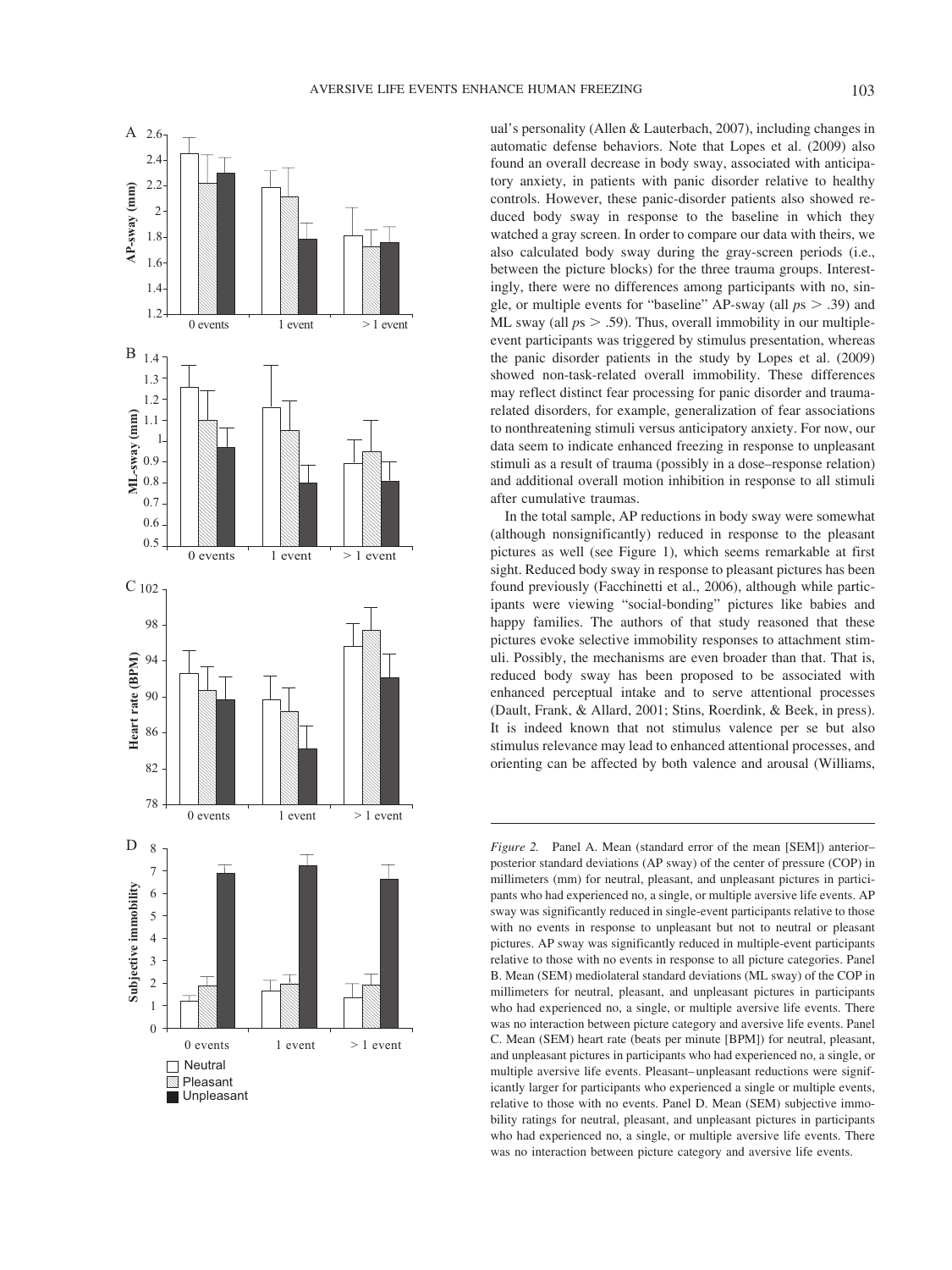Mathews, & MacLeod, 1996; Yiend, 2010). Similarly, any emotional stimulus may trigger risk assessment behavior in order to allow individuals to detect and analyze possible threat (Blanchard, Griebel, Pobbe, & Blanchard, 2011). Note that heart rate was not decreased in response to pleasant pictures; thus, reduced body sway in response to pleasant pictures may reflect pure attentional processes rather than freezing. Freezing is a defense response associated with changes not only in perceptual and attentional processes but also in autonomic physical processes (like bradycardia, increased muscle tonus, and cutaneous vasoconstriction) that enhance action preparation (Vianna & Carrive, 2005). Moreover, reductions in body sway for pleasant pictures were found in AP direction only; body sway in ML direction was still reduced for unpleasant versus pleasant pictures, suggesting indeed that the AP reductions in body sway for pleasant pictures reflect a purely attentive process without need to prepare for fight or flight.

The present study has some limitations. First, only female participants were included, and organization of posture might be different in males. For example, Hillman, Rosengren, and Smith (2004) found increased postural displacement in posterior and anterior direction for men and women, respectively, in response to unpleasant pictures. Future studies should address possible gender differences in motor defense responses. Also, subjective arousal ratings in our study were higher for unpleasant than for pleasant pictures, although both were rated as more arousing than the neutral pictures. This is in contrast with the findings of Azevedo et al. (2005) and the official IAPS ratings (Center for the Study of Emotion and Attention, 1999); although using the same pictures that we used here, neither found differences in arousal levels in response to viewing the sports pictures versus viewing the mutilation pictures. Note, however, that differences in arousal are not likely to explain our findings, as freezing (reduced heart rate and body sway) in the total sample was found for unpleasant pictures only; pleasant pictures did not evoke heart rate reductions, an essential component of freezing. However, given that body sway is a newly used measure and that we do not know whether heart rate and body sway are similarly sensitive to arousal affects, future studies should also include "milder" unpleasant pictures, like threatening animals and pointed guns in order to match arousal levels with the pleasant pictures because mutilated bodies are extremely arousing and therefore their effect is difficult to match. Finally, we need to emphasize that the present study addressed defensive freezing behavior. Theoretically, some models distinguish freezing from tonic immobility, with tonic immobility, or "death feigning" taking place after contact with the predator, when fight, flight, or freezing are no longer options that increase survival chances (Eilam, 2005; Marx, Forsyth, Gallup, Fusé, & Lexingon, 2008). Human retrospective studies have found peritraumatic tonic immobility to be associated with later impairment like posttraumatic stress disorder (Bovin et al., 2008; Galliano, Noble, Puechl, & Travis, 1993; Heidt, Marx, & Forsyth, 2005). The distinction between freezing and tonic immobility is an interesting one that merits further investigation with longitudinal designs. The impact of freezing and tonic immobility responses also should be investigated in terms of later psychopathology.

In conclusion, spontaneous freezing-like reactions can indeed be elicited in humans by a passive viewing task, indicating parallel defense processes in animals and humans and underlining the importance of animal models for investigating (pathological) anxiety in humans. Moreover, aversive life events were shown to affect spontaneous freezing responses. Freezing is of great importance, as it has been linked to the etiology of psychiatric disorders like PTSD and conversion disorder. The present approach seems a promising way to objectify freezing and explore freezing mechanisms in such trauma-related disorders.

#### **References**

- Allen, B., & Lauterbach, D. (2007). Personality characteristics of adult survivors of childhood trauma. *Journal of Traumatic Stress, 20,* 587– 595. doi:10.1002/jts.20195
- American Psychiatric Association. (2000). *Diagnostic and statistical manual of mental disorders* (4th ed., text rev.). Washington, DC: Author.
- Azevedo, T. M., Volchan, E., Imbiriba, L. A., Rodrigues, E. C., Oliveira, J. M., Oliveira, L. F., . . . Vargas, C. D. (2005). A freezing-like posture to pictures of mutilation. *Psychophysiology, 42,* 255–260. doi:10.1111/ j.1469-8986.2005.00287.x
- Blanchard, D. C., Griebel, G., & Blanchard, R. J. (2001). Mouse defensive behaviors: Pharmacological and behavioral assays for anxiety and panic. *Neuroscience and Biobehavioral Reviews, 25,* 205–218. doi:10.1016/ S0149-7634(01)00009-4
- Blanchard, D. C., Griebel, G., Pobbe, R., & Blanchard, R. J. (2011). Risk assessment as an evolved threat detection and analysis process. *Neuroscience and Biobehavioral Reviews, 35,* 991–998. doi:10.1016/ j.neubiorev.2010.10.016
- Boscarino, J. A., & Adams, R. E. (2009). PTSD onset and course following the World Trade Center disaster: Findings and implications for future research. *Social Psychiatry and Psychiatric Epidemiology, 44,* 887– 898. doi:10.1007/s00127-009-0011-y
- Bovin, M. J., Jager-Hyman, S., Gold, S. D., Marx, B. P., & Sloan, D. M. (2008). Tonic immobility mediates the influence of peritraumatic fear and perceived inescapability on posttraumatic stress symptom severity among sexual assault survivors. *Journal of Traumatic Stress, 21,* 402– 409. doi:10.1002/jts.20354
- Bradley, M. M., Codispoti, M., Cuthbert, B. N., & Lang, P. J. (2001). Emotion and motivation: I. Defensive and appetitive reactions in picture processing. *Emotion, 1,* 276 –298. doi:10.1037/1528-3542.1.3.276
- Brewin, C. R., & Holmes, E. A. (2003). Psychological theories of posttraumatic stress disorder. *Clinical Psychology Review, 23,* 339 –376. doi:10.1016/S0272-7358(03)00033-3
- Carpenter, M. G., Frank, J. S., Adkin, A. L., Paton, A., & Allum, J. H. J. (2004). Influence on postural anxiety on postural reactions to multidirectional surface rotations. *Journal of Neurophysiology, 92,* 3255– 3264. doi:10.1152/jn.01139.2003
- Center for the Study of Emotion and Attention, National Institute of Mental Health. (1999). *The International Affective Picture System.* Gainesville, FL: University of Florida.
- Chen, M., & Bargh, J. A. (1999). Consequences of automatic evaluation: Immediate behavioral predispositions to approach or avoid the stimulus. *Personality and Social Psychology Bulletin, 25,* 215–224. doi:10.1177/ 0146167299025002007
- Cloitre, M., Stolbach, B. C., & Herman, J. L. (2009). A developmental approach to complex PTSD: Childhood and adult cumulative trauma as predictors of symptom complexity. *Journal of Traumatic Stress, 22,* 399 – 408. doi:10.1002/jts.20444
- Dault, M. C., Frank, J. S., & Allard, F. (2001). Influence of a visuo-spatial, verbal, and central executive working memory task on postural control. *Gait and Posture, 14,* 110 –116. doi:10.1016/S0966-6362(01)00113-8
- Eilam, D. (2005). Die hard: A blend of freezing and fleeing as a dynamic defense: Implications for the control of defensive behavior. *Neuroscience and Biobehavioral Reviews, 29,* 1181–1191. doi:10.1016/ j.neubiorev.2005.03.027
- Elzinga, B. M., Roelofs, K., Tollenaar, M. S., Bakvis, P., Van Pelt, J., &